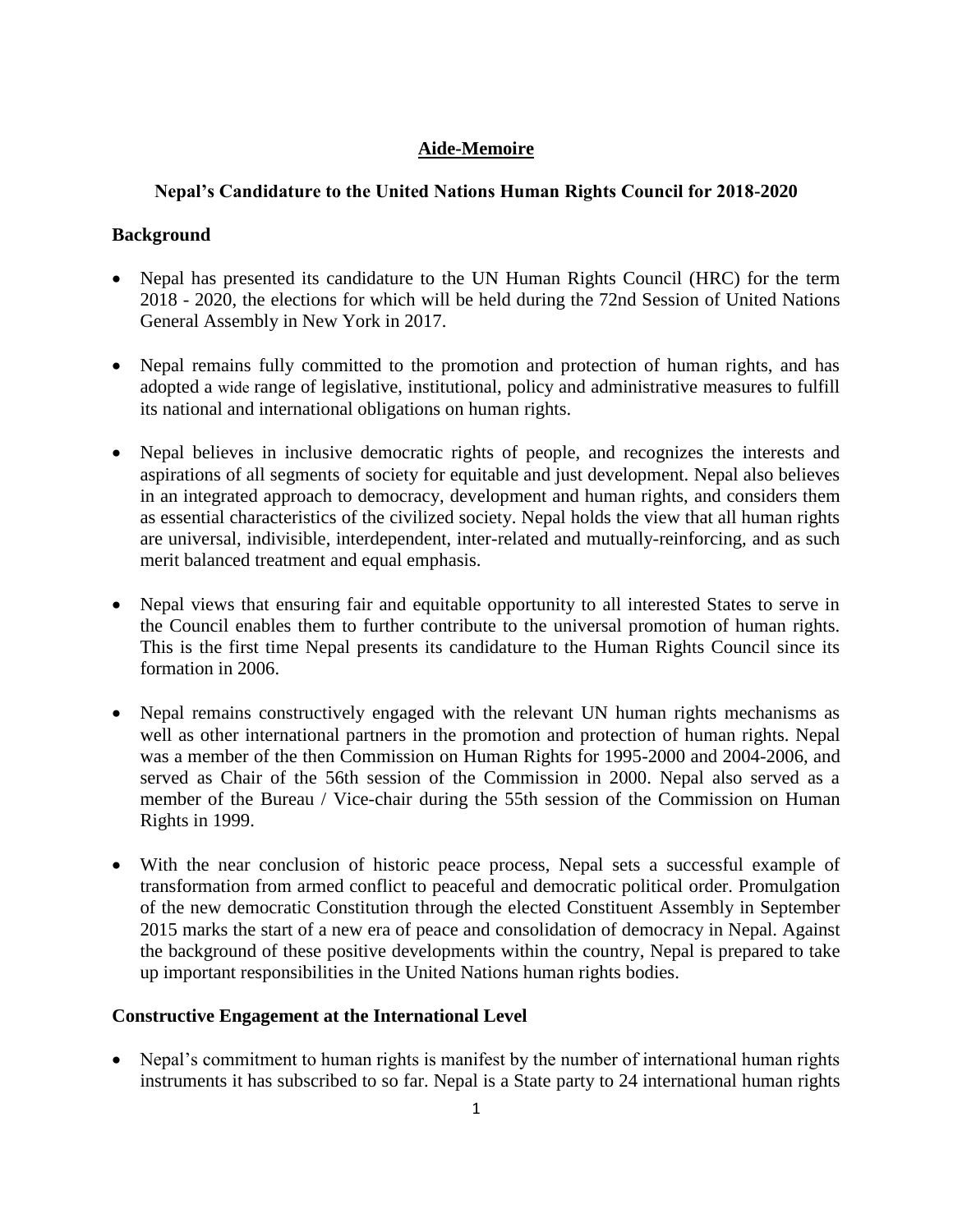related conventions/protocols, including seven of the nine core international Human Rights instruments. When compared with Nepal's level of development, adherence to such high number of international human rights instruments is extraordinary.

- The seven core Conventions to which we are a State party include International Covenant on Civil and Political Rights (ICCPR); International Covenant on Economic, Social and Cultural Rights (ICESCR); Convention on the Rights of the Child (CRC); Convention on the Elimination of All Forms of Discrimination against Women (CEDAW); International Convention on the Elimination of All Forms of Racial Discrimination (ICERD); Convention against Torture and Other Cruel, Inhuman or Degrading Treatment or Punishment (CAT); and Convention on the Rights of Persons with Disabilities (CRPD).
- Nepal is a party to the Second Optional Protocol to the ICCPR on Abolition of Death Penalty. Nepal has abolished death penalty and this has been firmly institutionalized by the Constitution and law.
- Nepal has ratified 11 ILO conventions including 7 of the 8 fundamental conventions. In 2007, Nepal became a party to ILO Convention No. 169 on Indigenous People.
- In addition, Nepal is also a party to two SAARC Conventions related to human rights, namely- [SAARC Convention on Combating and Prevention of Trafficking in Women and](http://www.saarc-sec.org/userfiles/conv-traffiking.pdf)  [Children for Prostitution](http://www.saarc-sec.org/userfiles/conv-traffiking.pdf) and SAARC [Convention on Promotion of Welfare of Children.](http://www.saarc-sec.org/userfiles/conv-children.pdf) Nepal remains engaged in promoting human rights in the regional context as well. Nepal believes that extension of internationally accepted human rights norms and practices in the regional framework would be helpful in generating collective efforts to the cause of human rights promotion.
- Nepal remains constructively engaged with the Office of the High Commissioner for Human Rights (OHCHR). Under an agreement signed in 2005 between Nepal and the OHCHR, the latter established its office in Nepal to monitor the human rights situation in the country. The OHCHR-Nepal office continued to function till 2011. We appreciate the role played by OHCHR-Nepal in monitoring the human rights situation in the country during the difficult period of armed conflict and in providing support and technical assistance to strengthen the capacity of our national human rights institutions.
- Nepal believes in collaborative and cooperative approach in solving problems in the realms of human rights. It takes the Universal Periodic Review (UPR) as an innovative tool of peer review and sharing of best practices in the field of human rights.
- Nepal completed second review of human rights performance under the UPR last year. Out of the total 195 recommendations received during the UPR in November 2015, Nepal accepted 152 recommendations and took note of the remaining. We have taken necessary initiatives with a view to implement those UPR recommendations as well as the observations made by the UN Treaty Bodies while considering Nepal's periodic reports.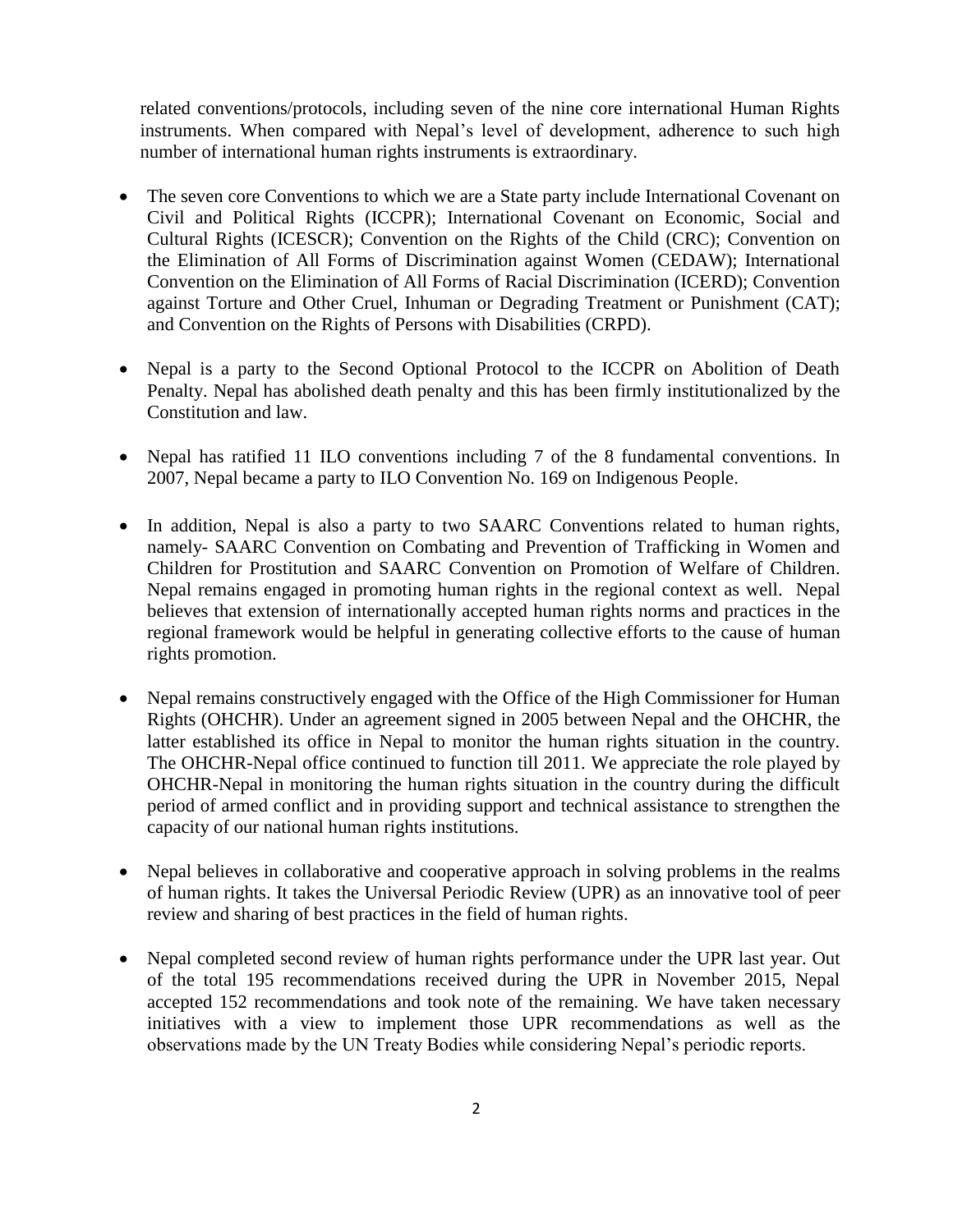• Nepal has good record of meeting reporting obligations under international human rights treaties. Nepal's second periodic report under the ICCPR and third periodic report under the ICESCR were considered by the Human Rights Committee and the Committee on Economic, Social and Cultural Rights in March 2014 and November 2014 respectively. Similarly, the combined third to fifth periodic report of Nepal on the Convention on the Rights of the Child and the initial report on the Optional Protocol to the CRC on the involvement of children in armed conflict were considered by the Committee on the Rights of the Child in May 2016. Nepal submitted its initial report on the CRPD in August 2014, which is tentatively scheduled to be considered by the Committee on the Rights of Persons with Disabilities in March-April 2018. Similarly, Nepal has submitted its latest periodic report on CERD in January 2017.

### **Constitutional Provisions on Human Rights**

- The new democratic Constitution of Nepal, promulgated by the elected and inclusive Constituent Assembly, has provided for a comprehensive set of civil, political as well as economic, social and cultural rights. Upholding universal democratic norms, values and principles, the Constitution guarantees civil liberties and fundamental freedom. It ensures inclusive democracy, pluralism, the rule of law, independent judiciary, the democratic values of governance, representative and accountable government, social and economic justice and the universally accepted human rights.
- The Constitution safeguards every right of persons, groups and communities, embracing multi-ethnic, multi-lingual, multi-cultural and diverse geographical specificities. It further aims to create an egalitarian society on the basis of the principles of proportional inclusion and participation, to ensure equitable economic opportunities, shared prosperity and social justice by ending discriminations on the basis of class, ethnicity, region, language, religion and gender. For this, the mixed electoral system, inclusive representation of marginalized and disadvantaged communities in all State organs, positive discrimination and special provisions with regard to rights of women, Dalits, Madheshis, indigenous people, Tharus, Muslims, Persons with Disabilities, and minorities have been guaranteed in the Constitution.
- Similarly, with a view to empowering every section of the society, the Constitution has established and further strengthened various independent constitutional commissions such as the National Human Rights Commission, National Women Commission, National Dalit Commission, National Inclusion Commission, Indigenous People and Nationalities Commission, Madheshi Commission, Tharu Commission, and Muslim Commission. These commissions are empowered to work exclusively for the promotion and protection of the rights, interests and wellbeing of the respective communities and mainstream them in the national political, economic and social development process.
- Preparations are being made to hold democratic election for all level-federal, province and local- to institutionalize the federal democratic system of governance as envisaged in the Constitution.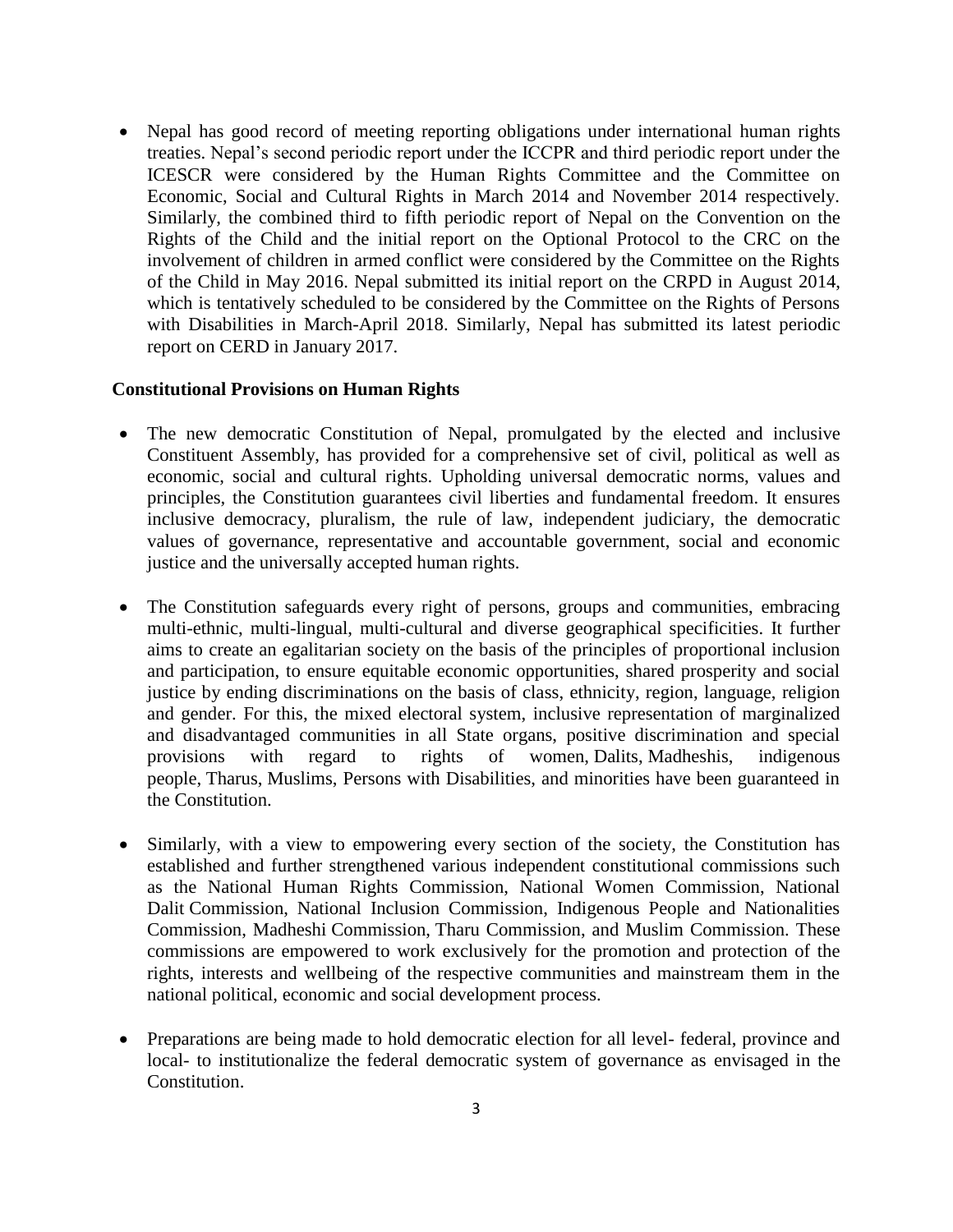#### **Achievements and Outcomes in the realm of human rights**

- **1. National Human Rights Commission (NHRC):** The National Human Rights Commission (NHRC), established as an independent statutory body in 2000, has now been elevated to a powerful constitutional body with commensurate mandate, competence and independence. The NHRC is fully compliant with the Paris Principles and has been accredited 'A' status by the International Coordinating Committee of National Human Rights Institutions. The NHRC is mandated to ensure respect, promotion and protection of human rights and is competent to launch inquiry and investigation of alleged human rights violations, and can recommend legal or departmental action against human rights violators. It monitors overall human rights situation in the country and can recommend for remedial measures if so required. The NHRC Act, 2012 too fully conforms to the Paris Principles and provides legal foundation for the Commission to function as a powerful protector of human rights.
- **2. Independent and impartial judiciary:** Nepal's **i**ndependent judiciary remains the guardian of the constitution and custodian of the human rights and freedom enshrined in the constitution. Under all circumstances Nepali judiciary has maintained its independence and impartiality, and has delivered landmark verdicts in favour of protecting fundamental human rights of the people. Those verdicts include, equal property rights to the women, rights of LGBTI, rights of the child, protection against arbitrary detention, protection of environment, check on excesses of the authorities, and so forth.
- **3. Transitional Justice Mechanisms (TJM):** Nepal went through a decade-long (1996- 2006) armed conflict, which ended after the signing of the Comprehensive Peace Agreement (CPA) in 2006. Addressing issues related to human rights and humanitarian law during an armed conflict of political nature is a complex task. Nepal has established two separate transitional justice mechanisms (TJM) namely the Truth and Reconciliation Commission and Commission of Investigation on Enforced Disappeared Persons to deal with the outstanding issues. Both the Commissions are working as per their mandates. Accomplishment of the tasks related to transitional justice will add to Nepal's unique peace process.
- **4. Gender Equality and Empowerment of Women:** Nepal is firmly committed to ensuring gender equality, and in this respect, has adopted a rights-based approach to social, economic and political empowerment of women. Laying emphasis on gender equality and gender mainstreaming, the Constitution of Nepal ensures right to lineage and equal rights in the family matters for women. It ensures at least one-third representation of women in the Federal Parliament as well as the Provincial Assemblies and at least 40% representation of women at the local government. Either Speaker or Deputy Speaker of both the houses of parliament must be a woman. The Constitution also ensures that the President and Vice-President of the country represent different sex or community. Current level of representation of women in the Parliament stands impressive. Nepal achieved impressive progress in gender empowerment and maternal and child health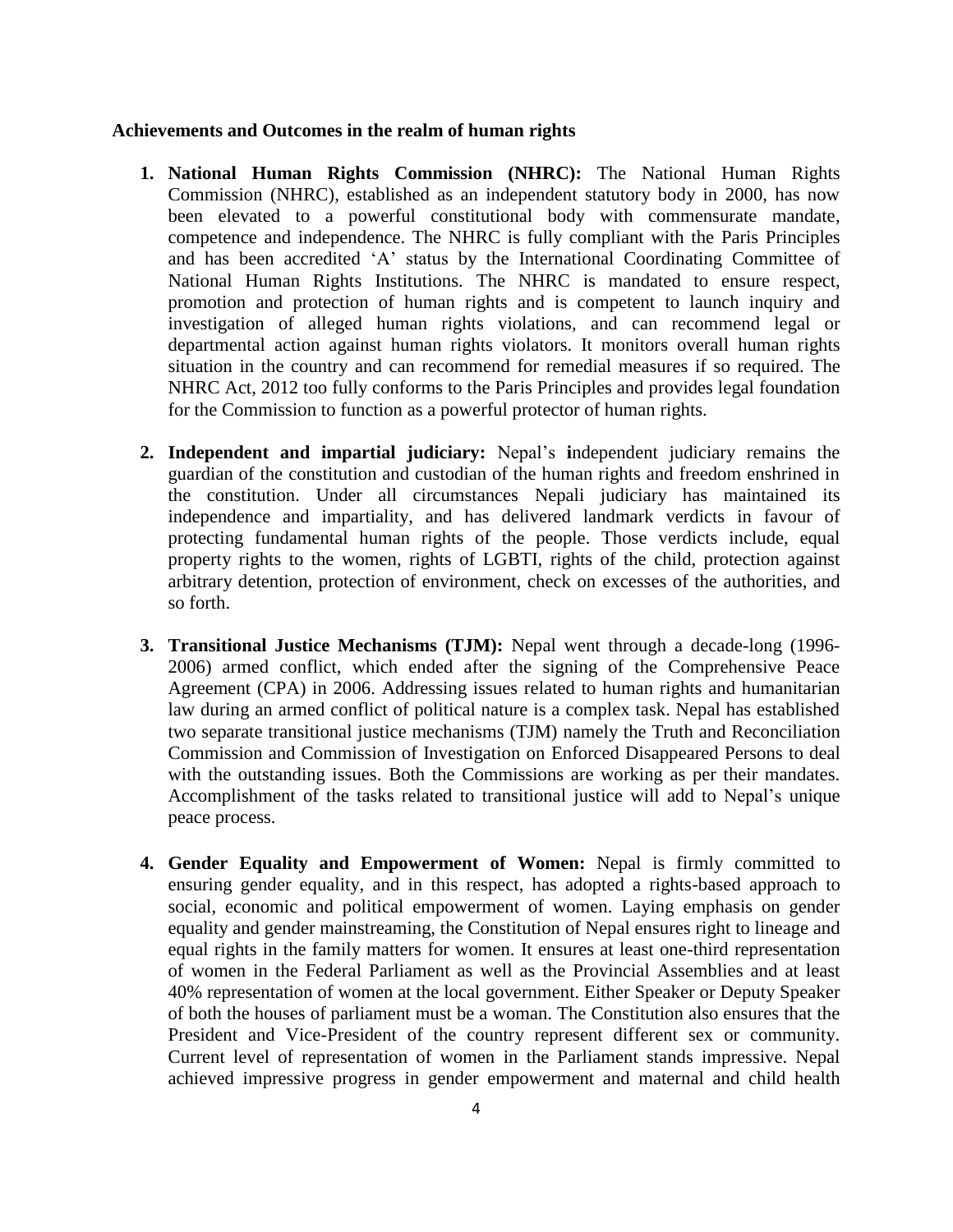related MGDs reflected in gender parity in schooling, greater share of women in civil service and in the ownership of properties.

Implementation of the Constitution has resulted in an impressive record in empowerment of women rarely seen in the contemporary world. At present, the President, Chief Justice of the Supreme Court of Nepal and the Speaker of the Parliament are all women. Nepal takes immense pride on this achievement.

Similarly, special provisions have been made in the Civil Service Act for women's inclusion at the policy-making level and management of state affairs. Likewise, inclusive representation of women is increasing in Nepal Army and other security institutions. The Constitution has also elevated the National Women Commission as an independent and powerful constitutional body with a mandate to monitor and safeguard the rights and interests of women.

Nepal has been implementing the Beijing Platform for Action and the National Action Plan on CEDAW. As a State party, Nepal has been submitting its periodic reports on the implementation of CEDAW. Through a concerted efforts launched by the Government to safeguard the civil and political as well as economic, social and cultural rights of women by investing on their wellbeing, impressive results have been achieved in reducing maternal and child mortality rates. Significant progress has been achieved in overall health related MDGs. The Government is committed to making further efforts to achieve the SDGs. Nepal has adopted National Action Plan on UNSC Resolutions 1325 and 1820, which are being implemented with active participation of all stakeholders, including those at local levels.

- **5. Diversity management and social justice:** As a country with diverse ethnic and indigenous population, Nepal attaches great importance to the protection of rights of indigenous people. There exists a mosaic of ethnic diversity with a significant portion of population belonging to indigenous groups. The Constitution of Nepal includes farreaching provisions including proportional inclusion of indigenous people, women and *Dalits*, among others, in all structures of the State. State policies are directed to uplift economically and socially backward indigenous nationalities by making special provisions in education, health, housing, food security and employment. Nepal ratified the Convention on Indigenous and Tribal Peoples (ILO Convention No. 169) in 2007 and remains one of the 22 countries (and the only one in Asia) to have ratified this convention.
- **6. Rights of the Child:** Nepal is a party to the Convention on the Rights of Child (CRC) and has also ratified its two Optional Protocols on the involvement of children in armed conflict and on the sale of children, child prostitution and child pornography. Since the World Summit for Children in 1990, Nepal has given utmost priority to the issue of welfare and protection of children. As per its reporting obligations, Nepal submitted its third to fifth periodic reports on CRC as well as its initial reports on both Optional Protocols, which have already been considered by the Committee on the Rights of the Child.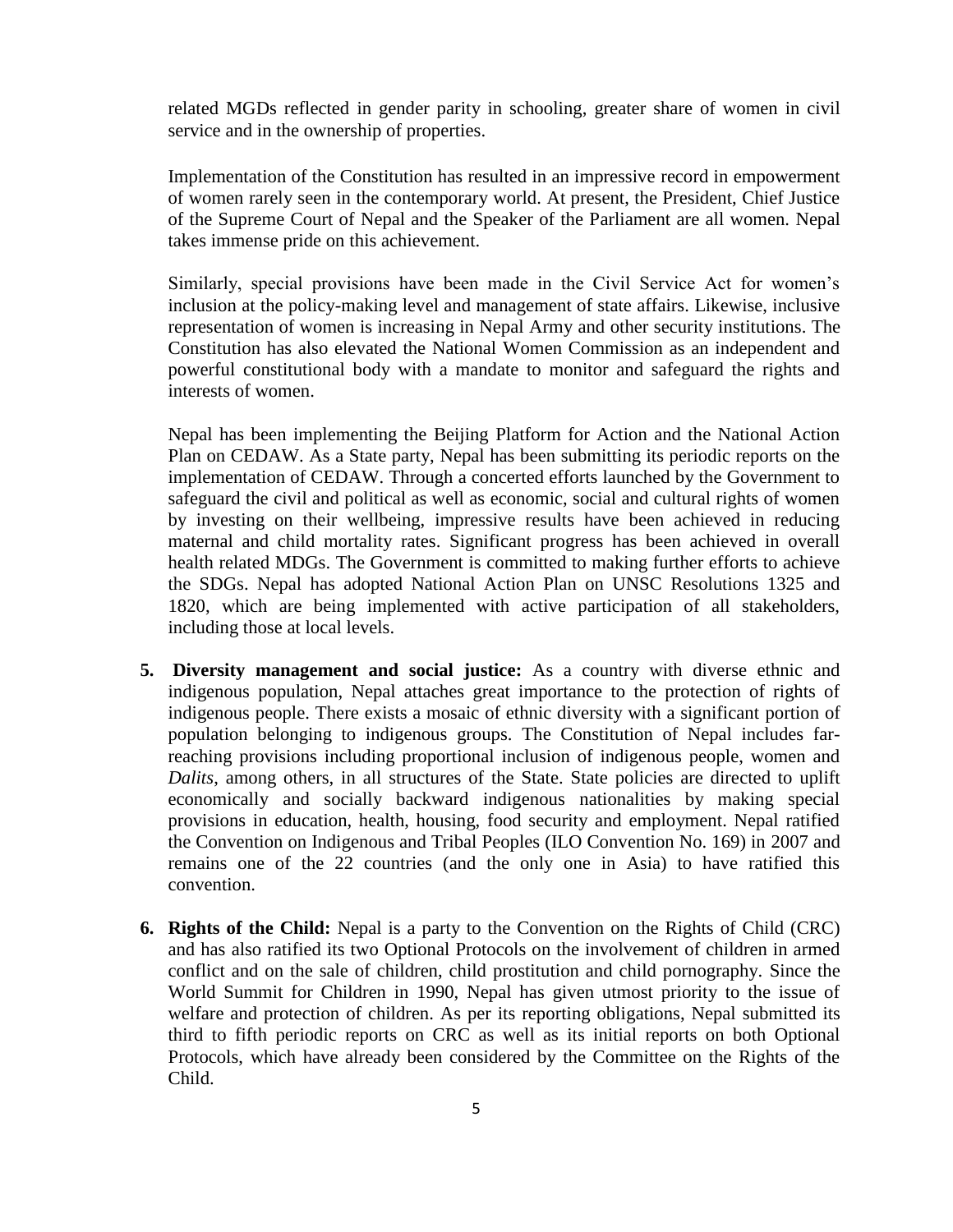- **7. Right to Information:** Nepal believes that access to information by its citizens is an essential element in ensuring good governance and enhancing government accountability to people. The Constitution of Nepal has enshrined right to information as one of the fundamental rights. Every Nepali citizen has the right to ask for and obtain information of public importance. Nepal has taken several measures including the enactment of the Right to Information Act in 2007, which established independent National Information Commission, with an aim to protect, promote and ensure the implementation of the right to information and ensure proactive disclosure of activities of the public entities. Growth of a vibrant and independent media and active civil society has further contributed in the enjoyment of right to information.
- **8. Implementation of Human Rights Action Plan:** Nepal has been implementing a comprehensive set of national human rights action plan since 2004. This earnest national effort of protecting and promoting all human rights, including the economic, social and cultural rights has made positive contribution in mainstreaming human rights issues in the national development policies and plans.
- **9. Nepal and UN Peacekeeping Operations:** Nepal fully acknowledges the importance of global peace for sustainable development, inclusive prosperity, and for the enjoyment of all human rights. In line with our commitment and adherence to the UN Charter, Nepal has been regularly participating to the UN peacekeeping operations and stands as one of the largest troop/police contributing countries.

Nepal's contribution to this noble cause of promoting international peace and security under the flag of the United Nations for over 58 years has earned wide international recognition and acclaim. More than 126,000 Nepali peacekeepers have participated in more than 42 different UN Peacekeeping Missions around the world. At the moment, Nepali peacekeepers are serving in all 16 UN Peacekeeping Missions and ranks sixth in terms of troop contributions. While serving under the aegis of the United Nations, 73 Nepali peacekeepers have made the ultimate sacrifice for the cause of international peace and security. Nepal has always responded positively to the call of the United Nations for troop contribution and remains fully committed to the implementation of Kigali Principles on the protection of civilians during the peace keeping operations.

### **Voluntary Pledges and Commitments:**

In the context of the above background and in line with our unflinching commitment to the promotion and protection of Human Rights, Nepal makes the following pledges:

#### **At the National Level, Nepal will:**

▪ Mobilize resources to the best of its capacity towards the effective realization of fundamental rights contained in the Constitution.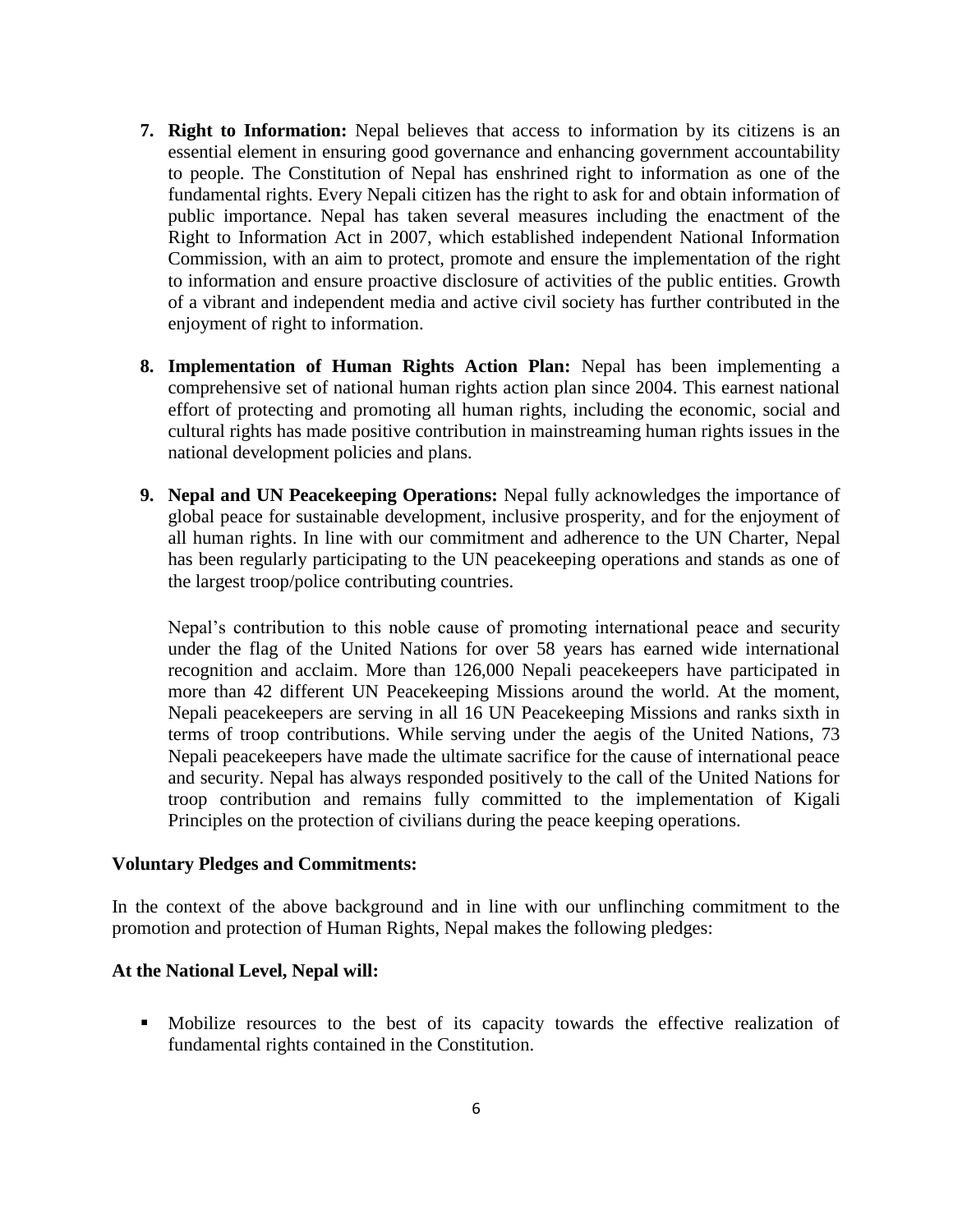- **•** Implement in their true spirit the international and regional human rights instruments to which we are a State party, including the Universal Declaration of Human Rights;
- Pursue with the agenda for inclusive development while accommodating the interests and aspirations of all sections of society, giving particular attention to the pledge of 'leave no one behind' made by 2030 Agenda for Sustainable Development;
- Continue to pursue the goal of graduation from the LDC status, and achieve the status of a middle income country by 2030 despite the huge devastation and setback caused by the recent earthquakes;
- **EXECUTE:** Intensify efforts for the implementation of 2030 Agenda for Sustainable Development, Addis Ababa Action Agenda on Financing for Development, Sendai Framework for Disaster Risk Reduction, Paris Agreement on Climate Change and the outcomes of other major UN international conferences and their follow-ups;
- Remain committed to addressing the cases related to violation of human rights occurred during the conflict period, and providing justice to victims, and at the same time, promoting sustainable peace, harmony and reconciliation in society to make peace sustainable and irreversible;
- Ensure the independence and competence of the judiciary for the protection of human rights.
- Foster the growth and diversification of free and competent media which can reach out to all segments of people;
- Create conducive environment for collaborative partnership with the human rights defenders for the promotion and protection of human rights in the country and create enabling environment for the human rights defenders to function independently;
- Work towards further strengthening and consolidating the institutional capacity of the Commission for the Investigation of Abuse of Authority (CIAA), the Election Commission, National Women Commission and other similar constitutional bodies envisioned by the Constitution to ensure good governance, inclusive democracy, human rights and the rule of law;
- Strengthen the central role of the National Human Rights Commission (NHRC) in the protection and promotion of human rights, with the mandate for independent investigation of the cases of human rights violations as well as for overall monitoring of the human rights situation;
- **•** Preserve and further promote the right to freedom of expression; and other freedoms provided for in the Constitution.
- Continue to cooperate and constructively engage with the special procedures and mechanisms of Human Rights Council.
- **EXTERGHERIC EXTERGHERIC CONSTRAINS IN STRENGTER STATES IN STRENGTER** STATES STATES STATES STATES STATES STATES STATES STATES STATES STATES STATES STATES STATES STATES STATES STATES STATES STATES STATES STATES STATES STATE instruments to which Nepal is a State party through effective implementation of relevant national action plans and programmes;